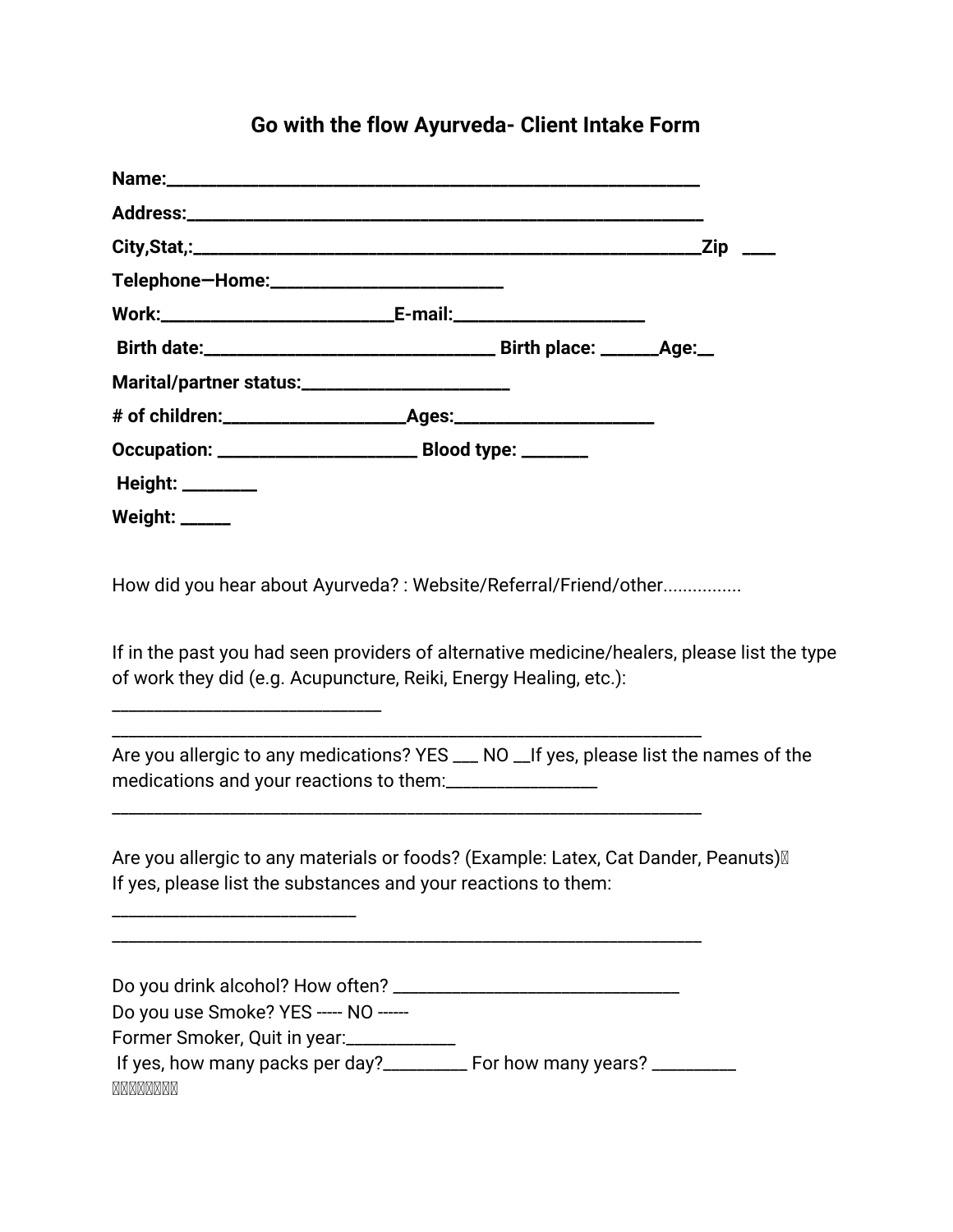#### **Ayurveda Diet and Lifestyle Coaching**

**Intention of Program:** To educate you about your individual constitution and assist you in bringing yourself back to balance and harmony with the laws of nature. As you begin to move towards balance, you become more conscious and your natural, innate intelligence wakes-up, you begin to naturally make choices that are nurturing, healing, and balancing. You will be educated and empowered to take charge of your own health, and begin to develop the awareness to bring balance and health to each moment of your life, restoring you to your true joyful nature and present to the beauty and magic of life.

**Outline of Services:** 1 hour Consultation; an opportunity to assess your current physical, mental and spiritual routines, your prakruti (fundamental state of balance) and your vikruti (current imbalance). I will begin to educate you on your individual constitution and the basics of Ayurveda. You will be introduced to new practices as part of your plan for achieving balance. Practices may include meditation, yoga, dietary adjustments and breathing exercises all designed to further your education, awareness and ability to bring balance to your life.

 Seasonal transition 45 min. follow-up sessions will be recommended to monitor and support your progress. In this way you can integrate lifestyle changes over time and we can make any adjustments needed in your program. Ayurveda is not about instantaneous results, although you will see many immediate benefits. In accordance with the laws of nature, it will take time to gently restore full balance. Life is dynamic and we are part of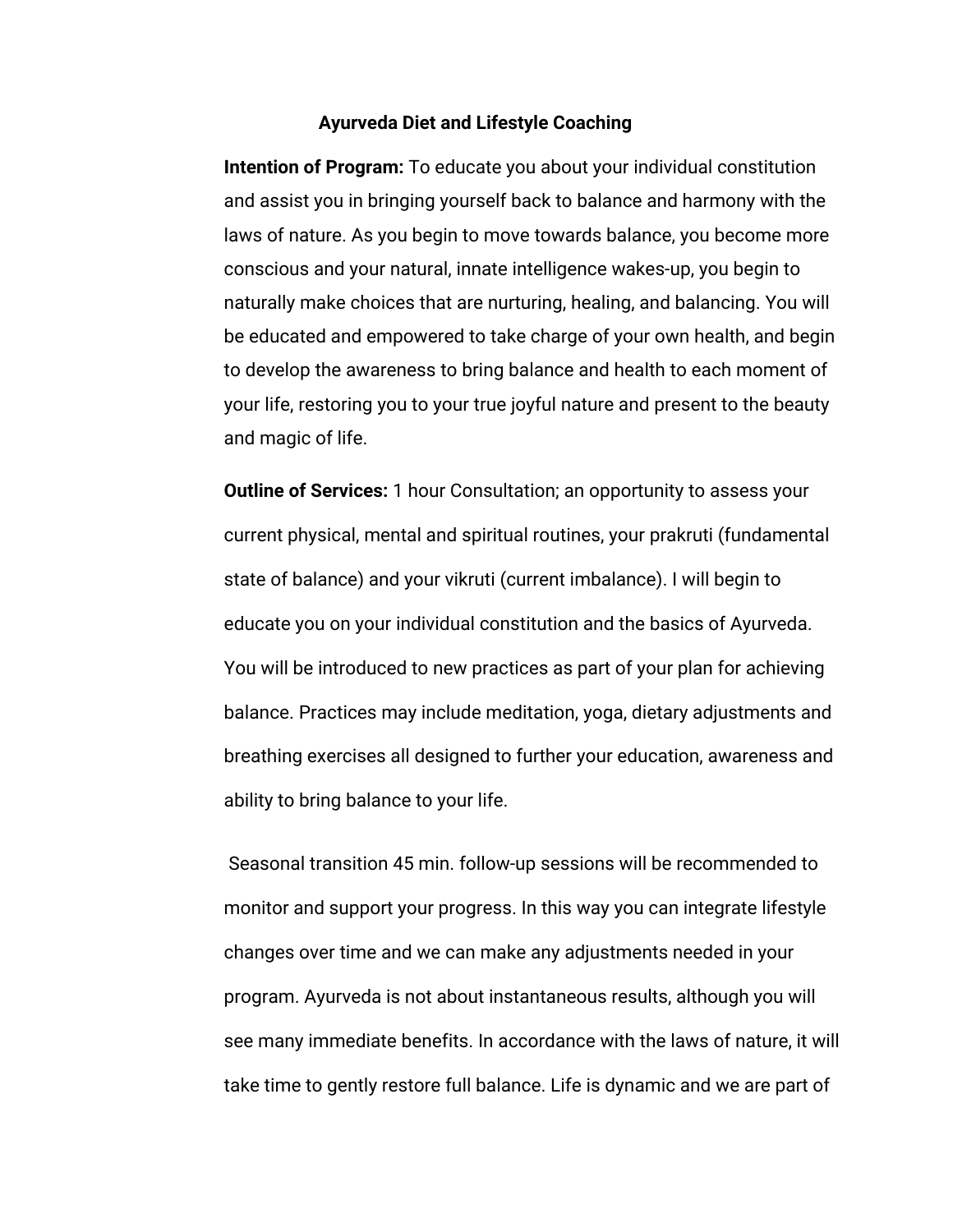life. We continually need to modify our lifestyle to the changing seasons, emotions, stresses etc. to achieve balance. Ayurveda is not a passive form of therapy but rather asks each individual to take responsibility for his or her own daily living. Using the ancient wisdom of Ayurveda I will educate, empower and support you as a dynamic individual, but it is up to you to bring this into your daily life. It is a simple, natural science that takes time, as it takes time for the stream to wear the stone smooth, but gently, over time it changes form completely. It is amazing the difference a small adjustment in your diet or lifestyle can make to create greater well-being. I am excited and honored to assist you in discovering your uniqueness and create a balanced life with radiant health and a peaceful mind.

#### **Requirement of Client:**

*24-Hour Cancellation Notice. Less than 24 hours notice will require a \$20.00 rescheduling fee. Payment of Ayurvedic Consultation is \$100.00. Payment is expected in full during our initial Ayurvedic Consultation.*

*Client Signature: \_\_\_\_\_\_\_\_\_\_\_\_\_\_\_\_\_\_\_\_\_\_\_\_\_\_\_\_\_\_\_\_\_\_\_*

*Ayurvedic Practitioner: \_\_\_\_\_\_\_\_\_\_\_\_\_\_\_\_\_\_\_\_\_\_\_\_\_\_\_\_\_\_\_\_\_\_\_*

*Date:\_\_\_\_\_\_\_\_\_\_\_\_\_\_\_\_\_\_\_\_\_\_\_\_\_\_\_\_\_\_\_\_\_\_\_\_\_\_\_\_\_\_\_\_\_\_*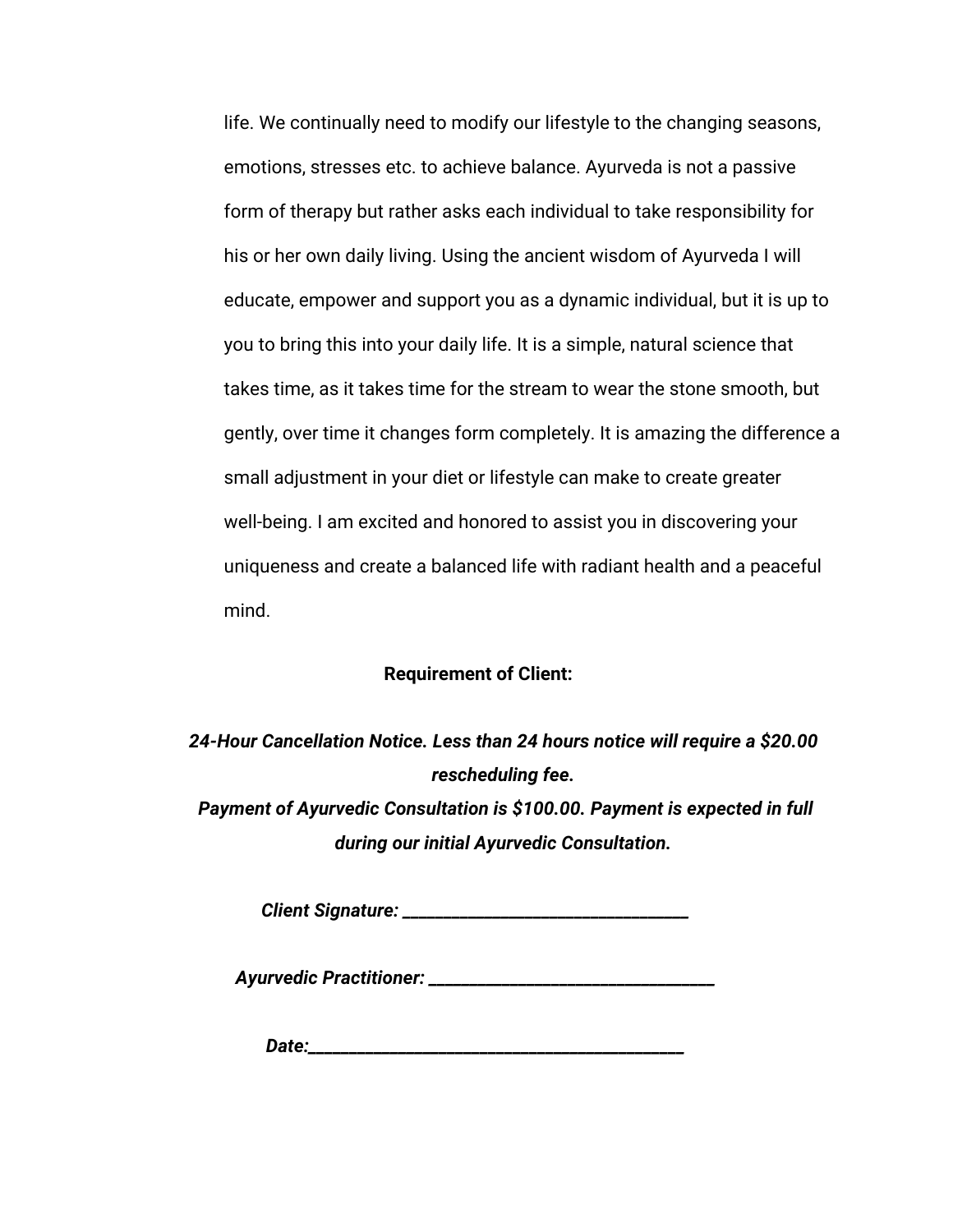*Please take quiet time and space to answer these questions. Take this as an opportunity to bring awareness to areas of your life that may need more loving attention. Use a separate sheet of paper if needed.*

*1. What are you currently doing in your life that brings you peace, health, balance and/or nurtures your soul?*

*\_\_\_\_\_\_\_\_\_\_\_\_\_\_\_\_\_\_\_\_\_\_\_\_\_\_\_\_\_\_\_\_\_\_\_\_\_\_\_\_\_\_\_\_\_\_\_\_\_\_\_\_\_\_\_\_\_\_\_\_\_\_\_\_\_\_\_\_\_\_\_\_\_\_\_\_*

*\_\_\_\_\_\_\_\_\_\_\_\_\_\_\_\_\_\_\_\_\_\_\_\_\_\_\_\_\_\_\_\_\_\_\_\_\_\_\_\_\_\_\_\_\_\_\_\_\_\_\_\_\_\_\_\_\_\_\_\_\_\_\_\_\_\_\_\_\_\_\_\_\_\_\_\_\_\_*

*\_\_\_\_\_\_\_\_\_\_\_\_\_\_\_\_\_\_\_\_\_\_\_\_\_\_\_\_\_\_\_\_\_\_\_\_\_\_\_\_\_\_\_\_\_\_\_\_\_\_\_\_\_\_\_\_\_\_\_\_\_\_\_\_\_\_\_\_\_\_\_\_\_\_\_\_\_\_\_\_*

*2. What would you like to get out of the Ayurvedic Consultation?*

### *CHIEF HEALTH CONCERNS*

*What are your main health concerns at this time? Order by importance to client.*

| <b>PRIMARY CONCERNS</b> | <b>CLINICIAN NOTES</b> |
|-------------------------|------------------------|
| <b>XX</b>               |                        |
| <b>Ø</b>                |                        |
| <b>Ø</b>                |                        |
| <b>XX</b>               |                        |
| <b>XX</b>               |                        |
| ØØ                      |                        |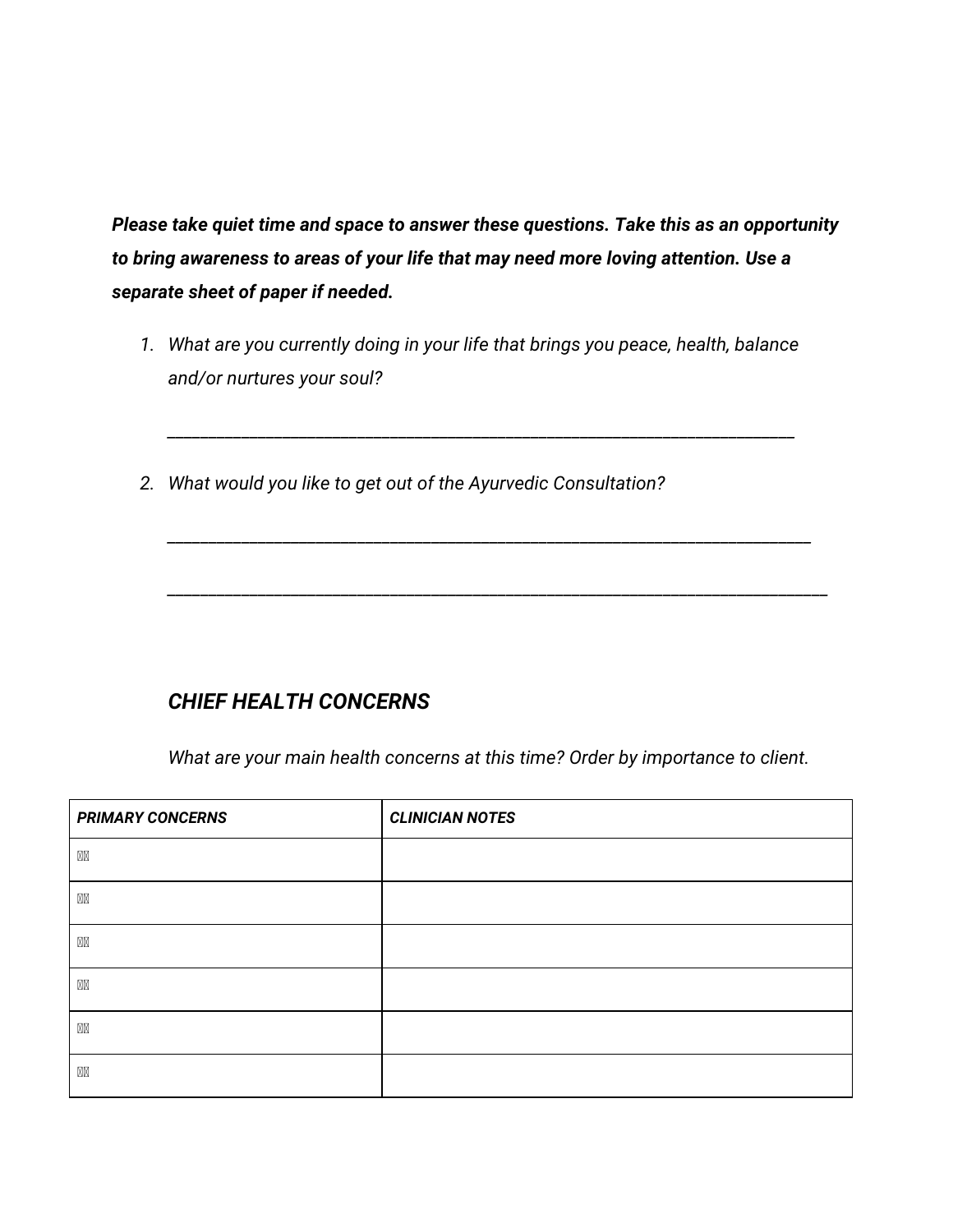## **Do you have a present or past history of:**

COPD

CHF

Anemia. If yes, list type:

Arthritis. If yes, list type:

Asthma

Depression

Anxiety

Autoimmune Disorders. If yes, list type:

Cancer.

Congenital Heart Disease/ Coronary Artery Disease

Diabetes. If yes, circle type:

Eczema

Type I

Type II

**Glaucomal** 

Inflammatory Bowel Disease

**MI/Heart Attack** 

Heart Arrhythmia<sup>®</sup>

Heart Murmur<sup>®</sup>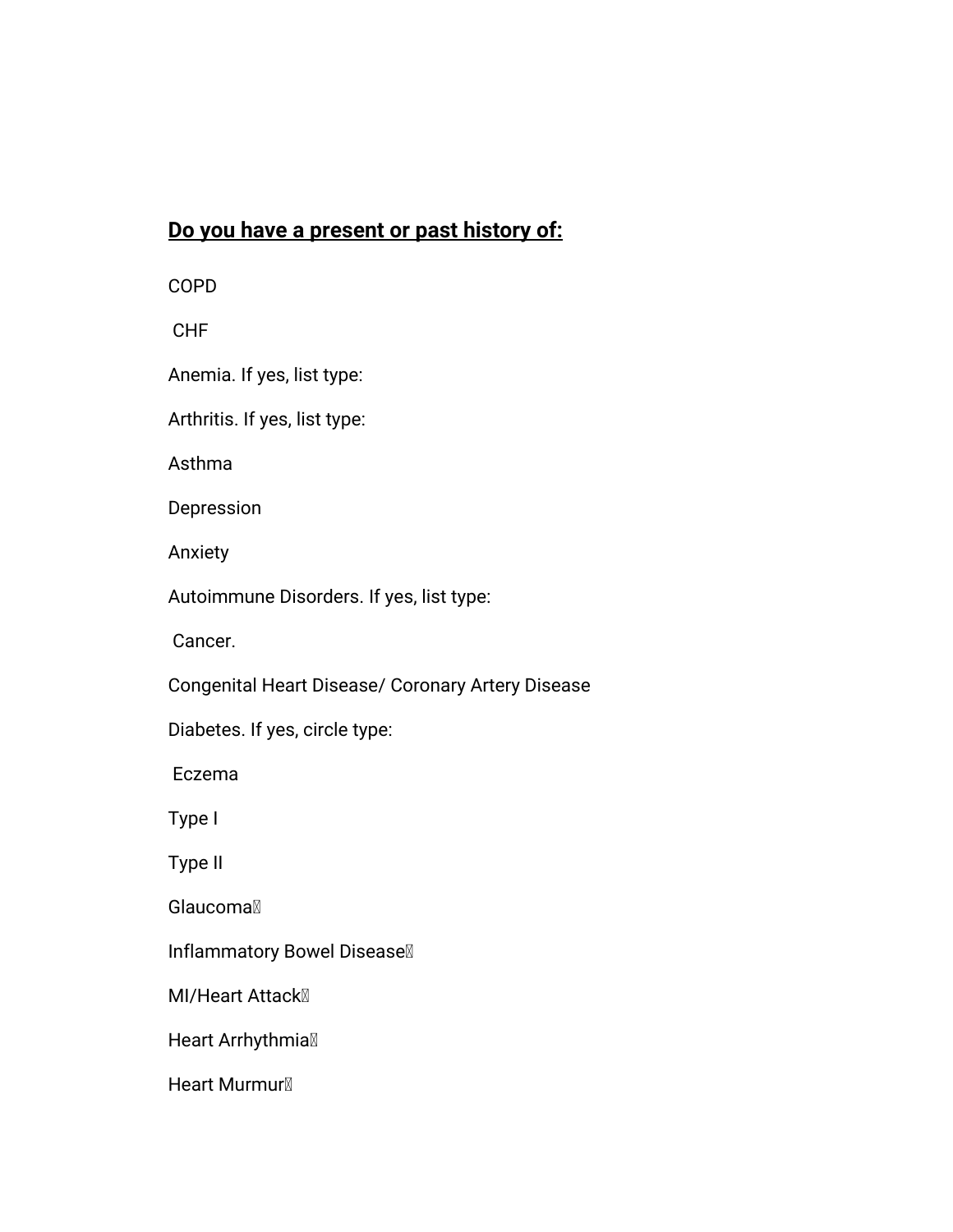Heart Valve Disorder

Hepatitis or Liver Disease

High Blood Pressure<sup>[0]</sup>

Hypothyroidism

Hyperthyroidism

Hay Fever/Seasonal Allergies

Lyme Disease

**Migraines** 

Multiple Sclerosis

**Pacemaker**<sup>1</sup>

Peptic Ulcers

**Psoriasis** 

Rheumatic Fever

Seizure Disorders

Sleep Apnea<sup>®</sup>

Stroke or Transient Ischemic Attacks<sup>®</sup>

**Tuberculosis** 

Prolonged Steroid Therapy or other Immune Deficiency State?

Issues with Prolonged Bleeding?

Please circle if you have been diagnosed with any of the following: Irritable Bowel Disease, Chronic Fatigue/CFIDS, Fibromyalgia, or Environmental Sensitivity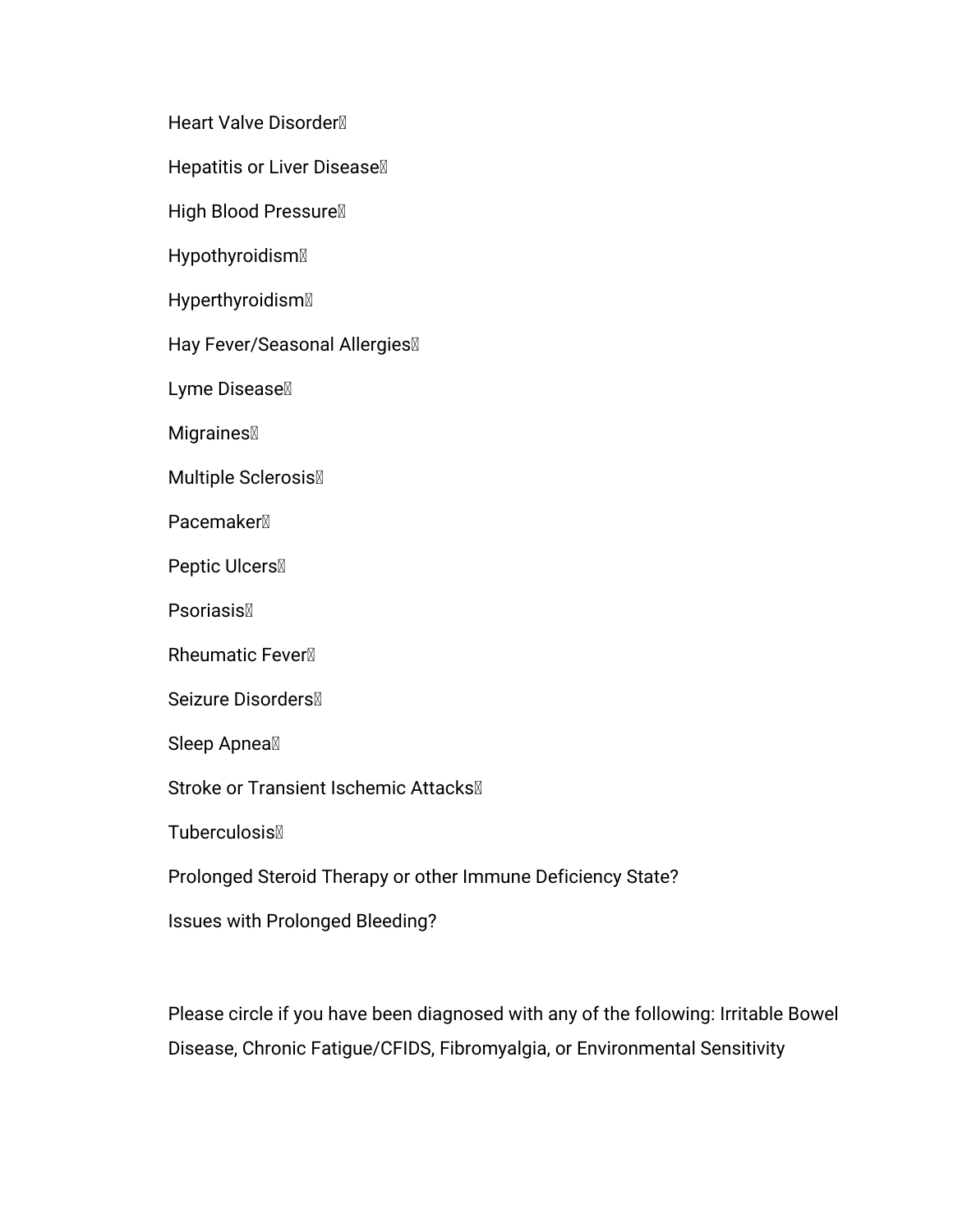Any other issues?

Please list any past surgeries you have had:

Please list any hospitalizations that you have had (do not include visits to the  $ER)$ :

FAMILY HISTORY: Has anyone in your immediate family had any of the following? Write the relation of the relative on the line (e.g. brother, sister, mother, etc.)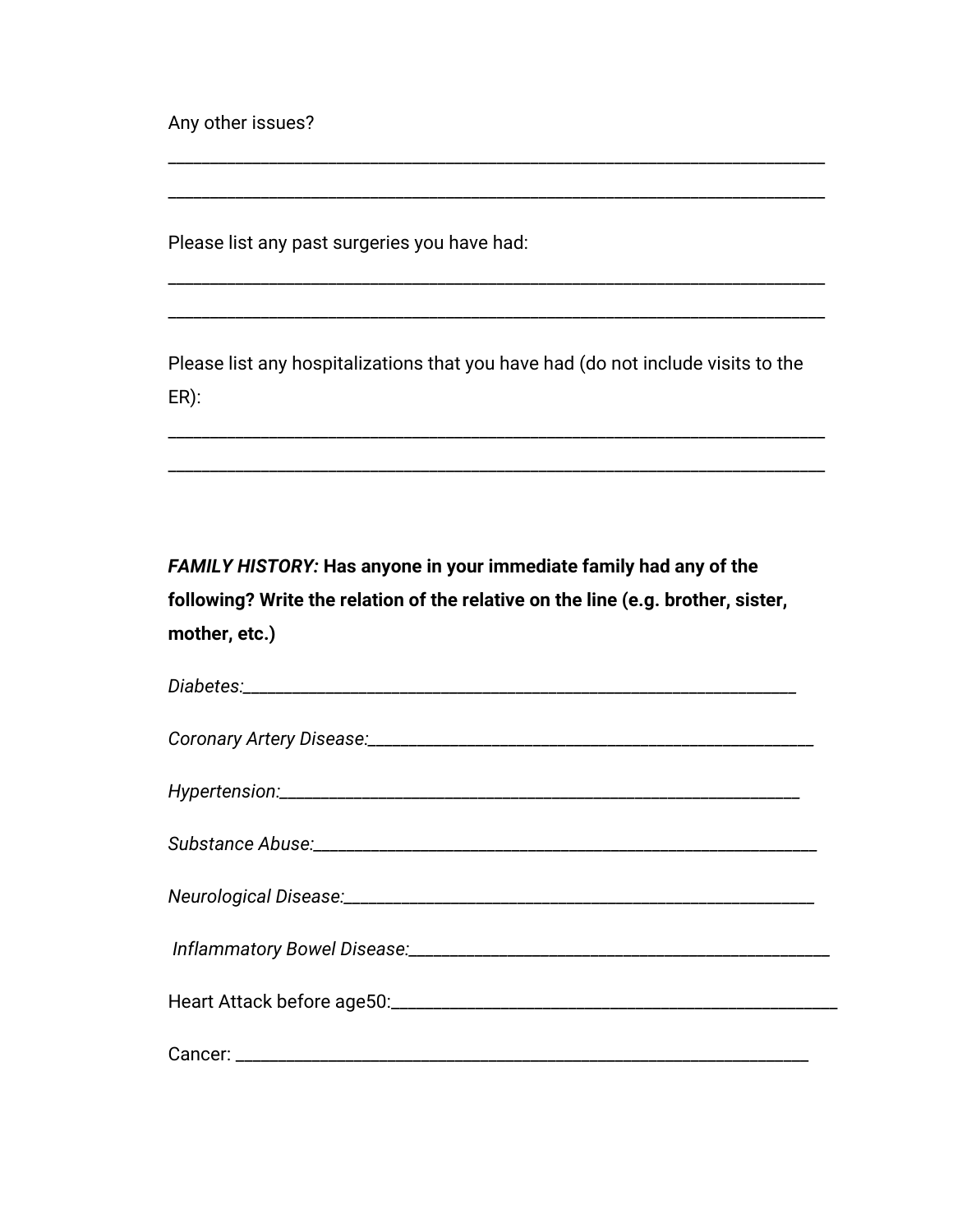| Stroke:                    |  |
|----------------------------|--|
| Peripheral Artery Disease: |  |
| Other:                     |  |

Please list all current doctor-prescribed medications: Name, Strength, Dosage<sup>1</sup>

(Example: Name: Metformin Strength: 1000mg Dosage: One pill twice daily)

Please list all current herbal or alternative supplements: Name, Strength, Dosage

(Example: Arnica 30X, 5 pellets 3 times daily)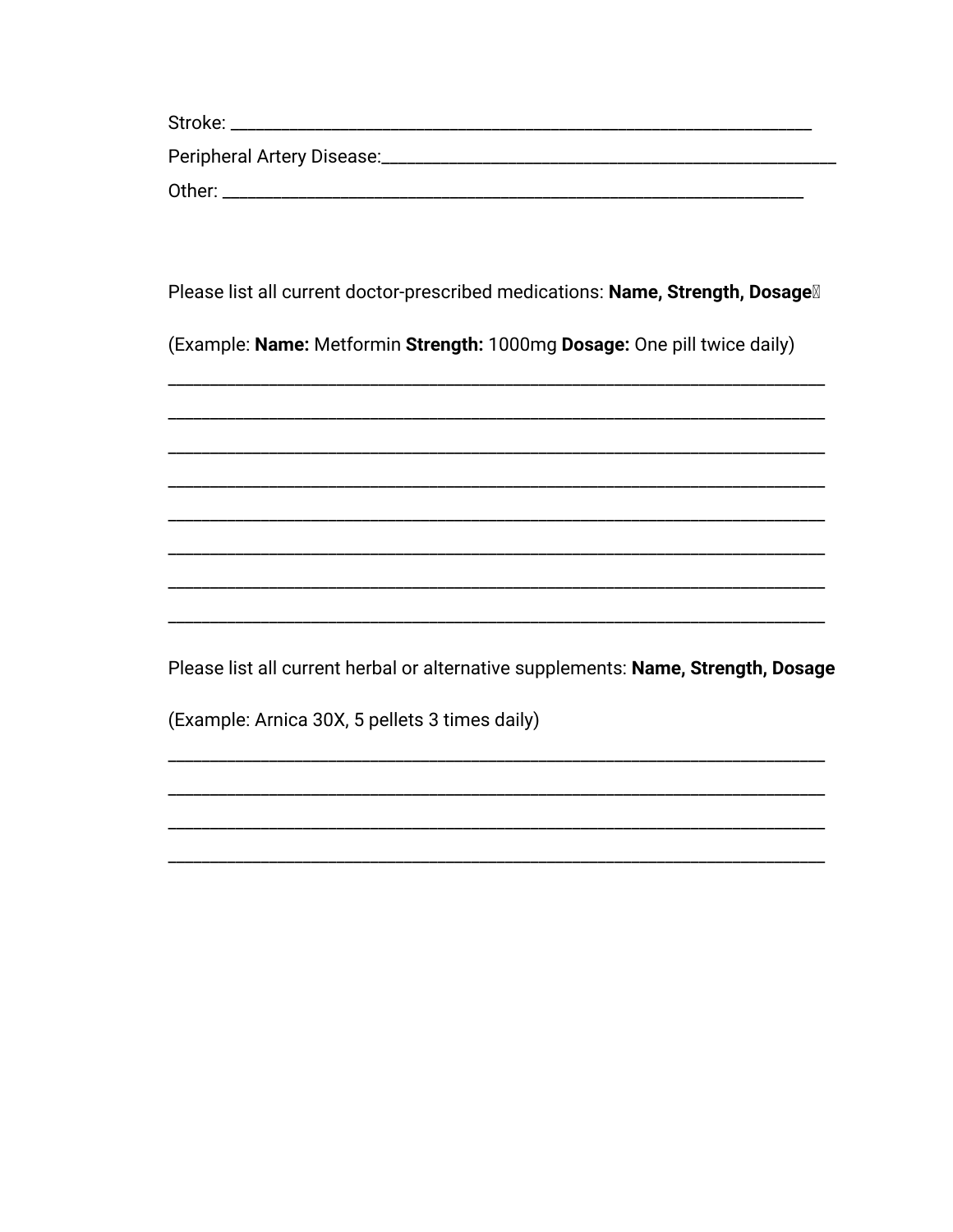#### **For Women:**

| If sexually active, what is your method of birth control?       |
|-----------------------------------------------------------------|
|                                                                 |
| Births:                                                         |
| Age when periods started: __________ Age when periods ended (if |
| applicable): ________ Are your periods regular or irregular?    |
|                                                                 |
|                                                                 |
|                                                                 |
| What types of food(s) are eaten on a regular basis?             |
| <b>BREAKFAST:</b>                                               |
| LUNCH:                                                          |
| DINNER:                                                         |

*SNACKS:*

*Are there any routines around eating:Please explain?*

# **Daily Routine**

*Describe your activities from the time you wake up until you go to sleep. (Eating, sleeping, exercise, work, activities).*

*\_\_\_\_\_\_\_\_\_\_\_\_\_\_\_\_\_\_\_\_\_\_\_\_\_\_\_\_\_\_\_\_\_\_\_\_\_\_\_\_\_\_\_\_\_\_\_\_\_\_\_\_\_\_\_\_\_\_\_\_\_\_\_\_\_\_\_\_\_\_*

*\_\_\_\_\_\_\_\_\_\_\_\_\_\_\_\_\_\_\_\_\_\_\_\_\_\_\_\_\_\_\_\_\_\_\_\_\_\_\_\_\_\_\_\_\_\_\_\_\_\_\_\_\_\_\_\_\_\_\_\_\_\_\_\_\_\_\_\_\_\_\_*

*\_\_\_\_\_\_\_\_\_\_\_\_\_\_\_\_\_\_\_\_\_\_\_\_\_\_\_\_\_\_\_\_\_\_\_\_\_\_\_\_\_\_\_\_\_\_\_\_\_\_\_\_\_\_\_\_\_\_\_\_\_\_\_\_\_\_\_\_\_\_\_*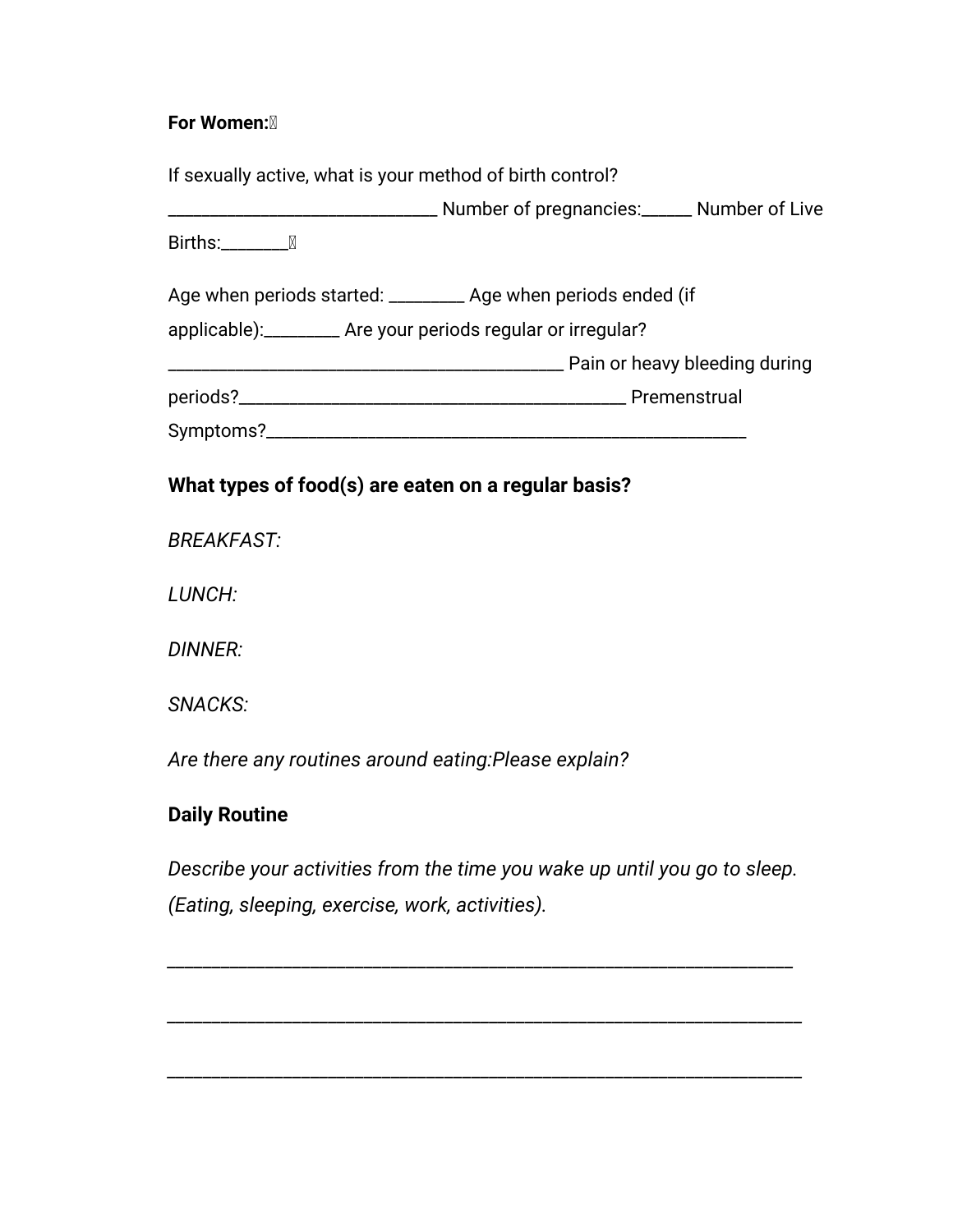How many cups of caffeinated beverages do you drink per day?

# \_\_\_\_\_\_\_\_\_\_\_\_\_\_\_\_\_\_\_\_\_\_\_\_\_\_\_\_\_\_ Type(s) of beverage: coffee/tea/soda

How many cups of non-caffeinated beverages do you drink per day?

 $\#$ 

Type(s) of beverage: herbal tea/milk/juice/other

\_\_\_\_\_\_\_\_\_\_\_\_\_\_\_\_\_\_\_\_\_\_\_\_\_\_\_\_\_\_\_\_\_\_\_\_\_\_\_\_\_\_\_\_\_\_\_\_\_\_

How much water do you drink per day ?

\_\_\_\_\_\_\_\_\_\_\_\_\_\_\_\_\_\_\_\_\_\_\_\_\_\_\_\_\_\_\_\_\_\_\_\_\_\_\_\_\_

Do you exercise regularly?

Length of time:\_\_\_\_\_\_\_\_\_\_\_\_\_\_\_\_\_\_\_\_\_\_\_\_\_\_\_\_\_\_\_\_\_\_\_\_\_\_

Times per week: \_\_\_\_\_\_\_\_\_\_\_\_\_\_\_\_\_\_\_\_\_\_\_\_\_\_\_

Type(s) of exercise: \_\_\_\_\_\_\_\_\_\_\_\_\_\_\_\_\_\_\_\_\_\_\_

Any current or past problems with addiction or substance abuse? Y /N

Substance: \_\_\_\_\_\_\_\_\_\_\_\_\_\_\_\_\_\_\_\_\_\_\_\_\_\_\_\_\_\_\_ Amount: \_\_\_\_\_\_\_\_\_

\_\_\_\_\_\_\_\_\_\_\_\_\_\_\_\_\_\_\_\_\_\_\_\_\_\_\_\_\_\_\_\_\_\_\_\_\_\_\_\_\_\_\_\_\_\_\_\_\_\_\_\_\_\_\_\_\_\_

When quit? \_\_\_\_\_\_\_\_\_\_

\_\_\_\_\_\_\_\_\_\_\_\_\_\_\_\_\_\_\_\_\_\_\_

Please describe current digestive patterns (i.e. regular/irregular B.M., diarrhea, constipation, indigestion, strong/dull appetite):

 $\overline{\phantom{a}}$ 

Body temperature: Do you generally run warm or cold? Please explain:

\_\_\_\_\_\_\_\_\_\_\_\_\_\_\_\_\_\_\_\_\_\_\_\_\_\_\_\_\_\_\_\_\_\_\_\_\_\_\_\_\_\_\_\_\_\_\_\_\_\_\_\_\_\_\_\_\_\_\_\_\_\_\_\_\_\_\_\_\_\_\_\_\_